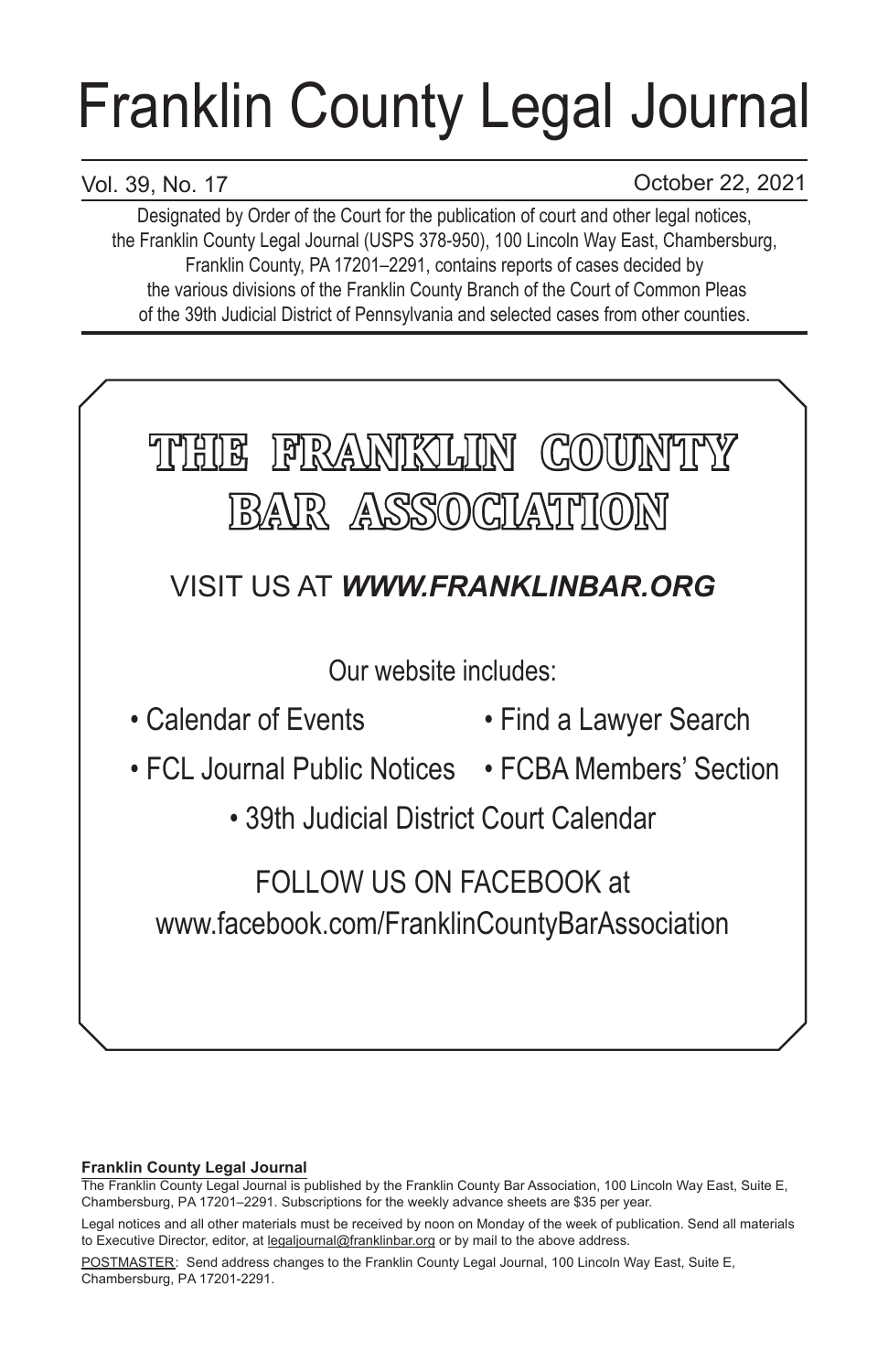## **ESTATE NOTICES**

Notice is hereby given that in the estates of the decedents set forth below, the Register of Wills has granted letters testamentary or of administration to the persons named. All persons having claims or demands against any of said estates are requested to make known the same, and all persons indebted to said estates are requested to make payment without delay, to the respective personal representatives thereof or their attorneys named below.

#### **First Publication**

Estate of Donald P. Baker, late of the Borough of Shippensburg, Franklin County, Pennsylvania.

Personal Representatives: Connie S. Frey Gary L. Baker Gloria B. Horst c/o Thomas P. Gleason 825 West King Street, Suite E Shippensburg, PA 17257 Attorney: Thomas P. Gleason 825 West King Street, Suite E Shippensburg, PA 17257

10/22, 10/29, 11/5/2021

Estate of Christopher S. Chapman, late of Greene Township, Franklin County, Pennsylvania. Personal Representative: Carolyn Hope Chapman c/o Sharpe & Sharpe, LLP 257 Lincoln Way East Chambersburg, PA 17201 Attorney: J. McDowell Sharpe Sharpe & Sharpe, LLP 257 Lincoln Way East Chambersburg, PA 17201

10/22, 10/29, 11/5/2021

Estate of Betty J. Goetz, late of Franklin County, Pennsylvania. Personal Representatives: Ronald E. Goetz Patricia A. Hood c/o Bybel Rutledge LLP 1017 Mumma Road, Suite 302 Lemoyne, PA 17043 Attorney: Alexandra M. Sipe Bybel Rutledge LLP 1017 Mumma Road, Suite 302 Lemoyne, PA 17043

10/22, 10/29, 11/5/2021

Estate of LeRoy J. Jones, Sr., late of Guilford Township, Franklin County, Pennsylvania. Personal Representative: Deborah C. Rhinehart c/o Thomas P. Gleason 825 West King Street, Suite E Shippensburg, PA 17257 Attorney: Thomas P. Gleason 825 West King Street, Suite E Shippensburg, PA 17257 10/22, 10/29, 11/5/2021 Estate of Carl E. Magee, late of Fannett Township, Franklin County, Pennsylvania. Personal Representative: Patricia M. Campbell Zullinger-Davis-Trinh, P.C. 74 North Second Street Chambersburg, PA 17201 Attorney: Suzanne M. Trinh Zullinger-Davis-Trinh, P.C. 74 North Second Street Chambersburg, PA 17201 10/22, 10/29, 11/5/2021 Estate of John Peter Martz, a/k/a John P. Martz, late of Hamilton Township, Franklin County, Pennsylvania. Personal Representatives: Bradley E. Martz 5 Church Farm Road Gariner, NY 12525 Keith A. Martz 1350 South Coldbrook Avenue Chambersburg, PA 17201 Attorney: William C. Cramer 220 Lincoln Way East Chambersburg, PA 17201 10/22, 10/29, 11/5/2021 Estate of Alice L. Myers, a/k/a Alice Lillian Myers, late of Hamilton Township, Franklin County, Pennsylvania. Personal Representatives: John A. Myers, Jr. Julie A. McKenrick c/o R. Thomas Murphy & Associates, P.C. 237 East Queen Street Chambersburg, PA 17201 Attorney: Jared S. Childers R. Thomas Murphy & Associates, P.C. 237 East Queen Street Chambersburg, PA 17201 10/22, 10/29, 11/5/2021 Estate of Patricia L. Newman, a/k/a Patricia Louise Newman, late of Guilford Township, Franklin County, Pennsylvania. Personal Representative: Melodee L. Durff c/o R. Thomas Murphy & Associates, P.C. 237 East Queen Street Chambersburg, PA 17201 Attorney: R. Thomas Murphy R. Thomas Murphy & Associates, P.C. 237 East Queen Street Chambersburg, PA 17201 10/22, 10/29, 11/5/2021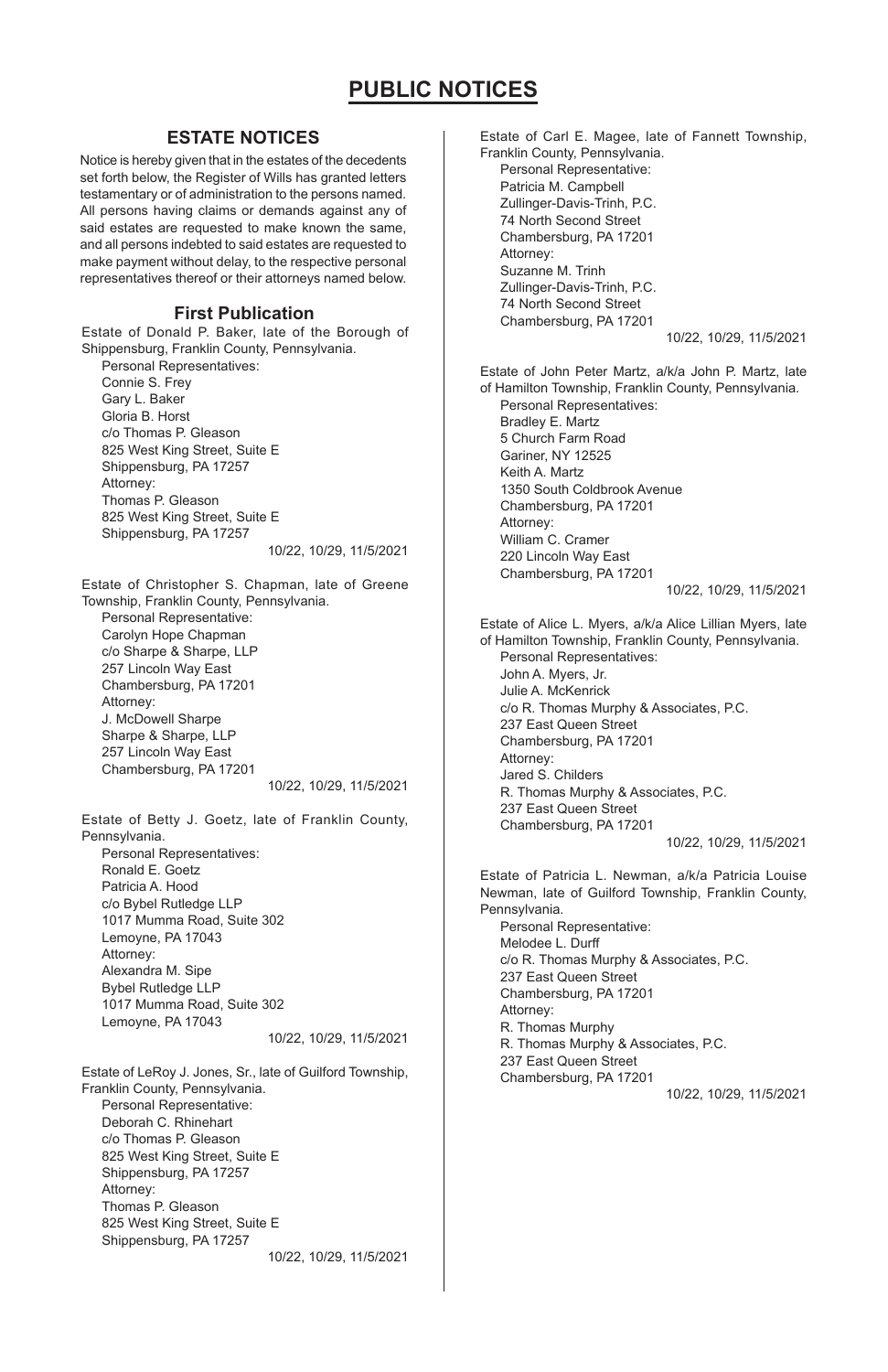Estate of Barbara E. Railey, late of Antrim Township, Franklin County, Pennsylvania. Personal Representative: William S. Dick 13 West Main Street, Suite 210 Waynesboro, PA 17268 Attorney: William S. Dick Dick, Stein, Schemel, Wine & Frey, LLP 13 West Main Street, Suite 210 Waynesboro, PA 17268 10/22, 10/29, 11/5/2021 Estate of Carol A. Roberts, a/k/a Carol Ann Roberts, late of Washington Township, Franklin County, Pennsylvania. Personal Representative: Kenneth Smith c/o Jeffrey S. Evans 2021 East Main Street Waynesboro, PA 17268 Attorney: Jeffrey S. Evans 2021 East Main Street Waynesboro, PA 17268 10/22, 10/29, 11/5/2021 Estate of Charles B. Sites, late of Letterkenny Township, Franklin County, Pennsylvania. Personal Representative: Chris R. Sites c/o Weigle & Associates, P.C. 126 East King Street Shippensburg, PA 17257 Attorney: Jerry A. Weigle Weigle & Associates, P.C. 126 East King Street Shippensburg, PA 17257 10/22, 10/29, 11/5/2021 Estate of Bernice Ledford Somers, late of Chambersburg, Franklin County, Pennsylvania. Personal Representative: Rachel Jane Hull c/o Jackson Law Firm, PLLC 1215 Manor Drive, Suite 202 Mechanicsburg, PA 17055 Attorney: Aaron C. Jackson Jackson Law Firm, PLLC 1215 Manor Drive, Suite 202 Mechanicsburg, PA 17055 10/22, 10/29, 11/5/2021

#### Township, Franklin County, Pennsylvania. Personal Representatives: Mark A. Bollinger 1581 West Lakewood Drive Rock Hill, SC 29732 Jane B. Forney 1735 Kidston Avenue, P. 0. Box 340 Port Williams, NS, BOP 1 TO Canada Attorney: Timothy W. Misner 39 South Broad Street Waynesboro, PA 17268 10/15, 10/22, 10/29/2021 Estate of Catherine M. Buterbaugh, a/k/a Catherine F. Buterbaugh, late of Montgomery Township, Franklin County, Pennsylvania. Personal Representative: Corinna Dee Rotz PO Box 343 Fort Loudon, PA 17224 Attorney: Thomas B. Steiger, Jr. Steiger & Steiger 56 South Main Street Mercersburg, PA 17236 10/15, 10/22, 10/29/2021 Estate of Pauline Mildred Goshorn, late of Hamilton Township, Franklin County, Pennsylvania. Personal Representative: Gary L. Goshorn c/o Thomas P. Gleason 825 West King Street, Suite E Shippensburg, PA 17257 Attorney: Thomas P. Gleason 825 West King Street, Suite E Shippensburg, PA 17257 10/15, 10/22, 10/29/2021 Estate of Melvin E. Harr, late of Greene Township, Franklin County, Pennsylvania. Personal Representative: Marie Ellen Stine c/o R. Thomas Murphy & Associates, P.C. 237 East Queen Street Chambersburg, PA 17201 Attorney: R. Thomas Murphy R. Thomas Murphy & Associates, P.C. 237 East Queen Street Chambersburg, PA 17201 10/15, 10/22, 10/29/2021

Estate of Dorothy M. Bollinger, late of Washington

**Second Publication**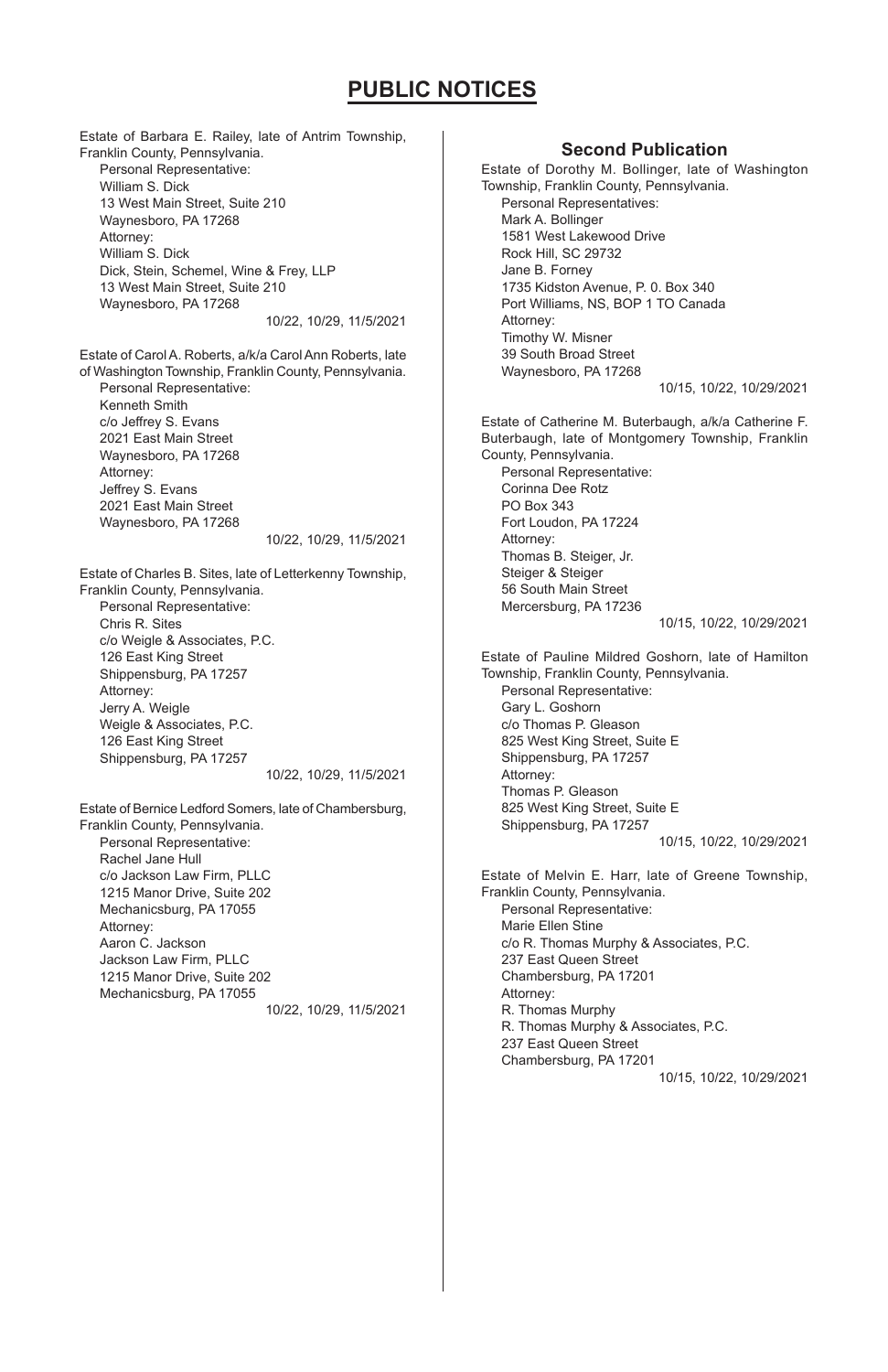Estate of Joan L. Knepp, a/k/a Joan Louise Knepp, late of Antrim Township, Franklin County, Pennsylvania. Personal Representative: Vicki K. Glover c/o R. Thomas Murphy & Associates, P.C. 237 East Queen Street Chambersburg, PA 17201 Attorney: R. Thomas Murphy R. Thomas Murphy & Associates, P.C. 237 East Queen Street Chambersburg, PA 17201 10/15, 10/22, 10/29/2021 Estate of Charles A. Manning, Jr., a/k/a Charles A. Manning, late of St. Thomas Township, Franklin County, Pennsylvania. Personal Representative: Debra S. Kase 3295 Springview Drive Chambersburg, PA 17202 Attorney: Timothy S. Sponseller Sponseller/Graham, LLC 223 Lincoln Way East Chambersburg, PA 17201 10/15, 10/22, 10/29/2021 Estate of Willis E. Mansberger, a/k/a Willis Eugene Mansberger, Jr., late of St. Thomas Township, Franklin County, Pennsylvania. Personal Representatives: Kevin Mansberger 240 Thames Drive Frederick, MD 21702 Katina L. Grove 564 Musser Road Shippensburg, PA 17257 Attorney: Jerrold A. Sulcove Family First Estate Services 1110 Kennebec Drive Chambersburg, PA 17201 10/15, 10/22, 10/29/2021 Estate of Richard L. Smith, a/k/a Richard Lee Smith, late of the Borough of Mercersburg, Franklin County, Pennsylvania. Personal Representative: Holly C. Cramer 10620 Hunter Road Mercersburg, PA 17236 Attorney: Thomas B. Steiger, Jr.

Steiger & Steiger 56 South Main Street Mercersburg, PA 17236

10/15, 10/22, 10/29/2021

#### Estate of Connie Rae Dawe, a/k/a Connie R. Dawe, late of the Borough of Chambersburg, Franklin County, Pennsylvania. Personal Representative: Dustin R. Dawe 1562 Lorraine Lane Chambersburg, PA 17202 Attorney: Elizabeth A. Clark Dick, Stein, Schemel, Wine & Frey, LLP 119 East Baltimore Street Greencastle, PA 17225 10/8, 10/15, 10/22/2021 Estate of Craig C. Fuller, late of the Borough of Greencastle, Franklin County, Pennsylvania. Personal Representative: David Fuller 19217 Foxleigh Court Hagerstown, MD 21742 10/8, 10/15, 10/22/2021 Estate of Glenwood F. Gibbons, late of Franklin County, Pennsylvania. Personal Representative: Barbara J. Lange 1247 Candice Lane Chambersburg, PA 17201 Attorney: David W. Rahauser 157 East Washington Street Chambersburg, PA 17201 Greencastle, PA 17225 10/8, 10/15, 10/22/2021 Estate of Allen R. Hager, a/k/a Allen Randolph Hager, late of the Borough of Waynesboro, Franklin County, Pennsylvania. Personal Representatives: Amanda Hager Joshua Hager c/o R. Thomas Murphy & Associates, P.C. 237 East Queen Street Chambersburg, PA 17201 Attorney: Jared S. Childers R. Thomas Murphy & Associates, P.C. 237 East Queen Street Chambersburg, PA 17201 10/8, 10/15, 10/22/2021 Estate of Retha L. Kauffman, late of the Borough of Chambersburg, Franklin County, Pennsylvania. Personal Representative: Farmers and Merchants Trust Company of Chambersburg 20 South Main Street Chambersburg, PA 17201 Attorney: Lawrence R. Rife, IV Hoskinson, Wenger & Rife 147 East Washington Street **Third Publication**

Chambersburg, PA 17201

10/8, 10/15, 10/22/2021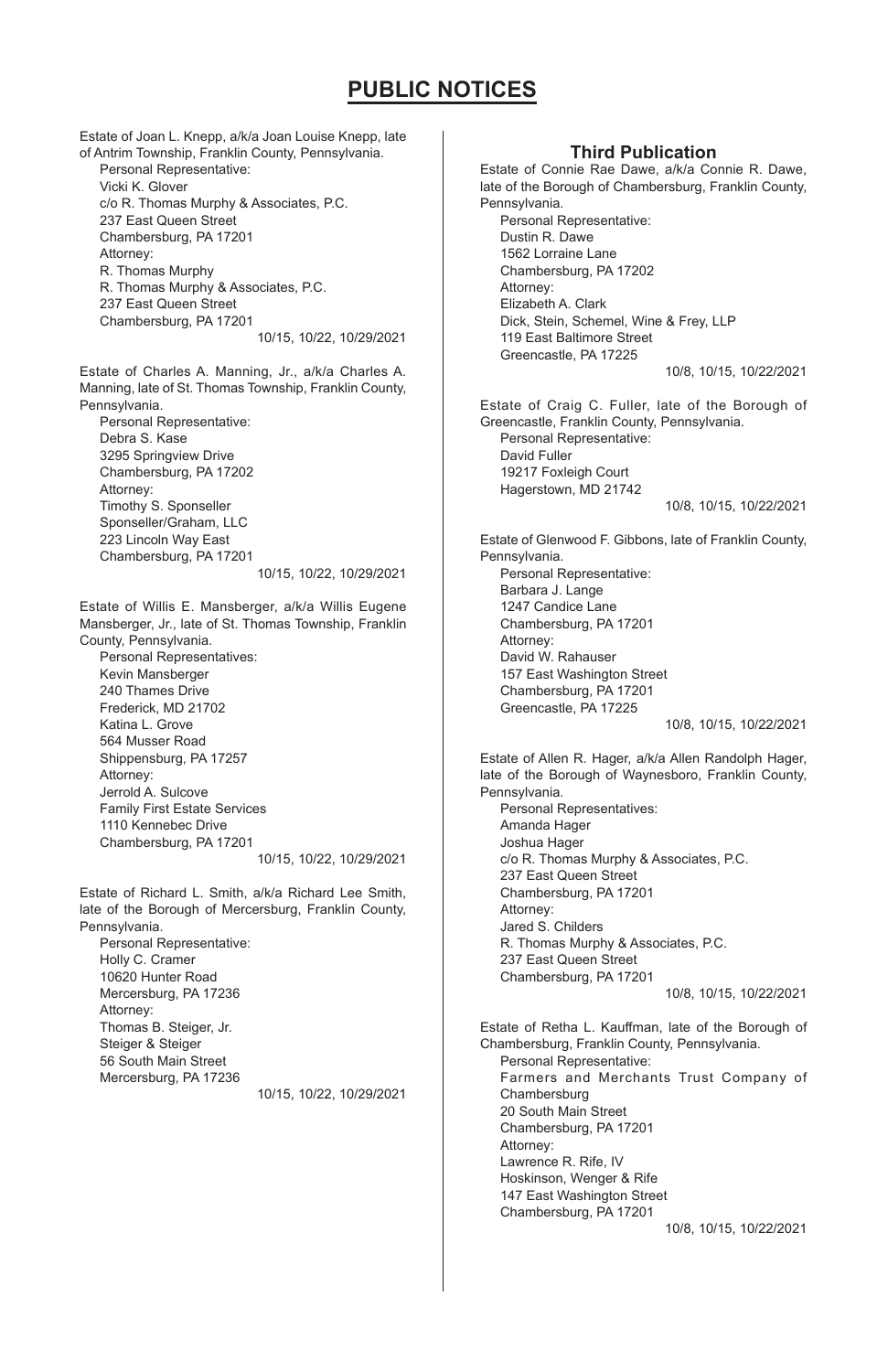Estate of Earl L. McClain, late of Guilford Township, Franklin County, Pennsylvania. Personal Representatives: Vance C. McClain Timothy G. McClain c/o R. Thomas Murphy & Associates, P.C. 237 East Queen Street Chambersburg, PA 17201 Attorney: Jared S. Childers R. Thomas Murphy & Associates, P.C. 237 East Queen Street Chambersburg, PA 17201 10/8, 10/15, 10/22/2021 Estate of Jamie G. Peck, a/k/a Jamie Garnet Peck, late of St. Thomas Township, Franklin County, Pennsylvania. Personal Representative: Mallory Peck c/o R. Thomas Murphy & Associates, P.C. 237 East Queen Street Chambersburg, PA 17201 Attorney: Jared S. Childers R. Thomas Murphy & Associates, P.C. 237 East Queen Street Chambersburg, PA 17201 10/8, 10/15, 10/22/2021 Estate of Elizabeth A. Plyler, a/k/a Elisabeth A. Plyler, late of St. Thomas Township, Franklin County, Pennsylvania. Personal Representative: Roger William Plyler 4330 Dixie Avenue Chambersburg, PA 17202 Attorney: Robert C. Schollaert Black and Davison, P.C. 1110 Kennebec Drive Chambersburg, PA 17201 10/8, 10/15, 10/22/2021 Estate of Rhoda I. Swanger, late of Fannett Township, Franklin County, Pennsylvania. Personal Representative: Michael A. Lynch, Jr. c/o Weigle & Associates, P.C. 126 East King Street Shippensburg, PA 17257 Attorney: Jerry A. Weigle Weigle & Associates, P.C. 126 East King Street Shippensburg, PA 17257 10/8, 10/15, 10/22/2021

Estate of Alfred C. Toll, Jr., a/k/a Alfred C. Toll, late of the Borough of Chambersburg, Franklin County, Pennsylvania. Personal Representative: Susan T. England 1353 Banton Shop Road Dillwyn, VA 23936 Attorney: George E. Wenger, Jr. Hoskinson, Wenger & Rife 147 East Washington Street Chambersburg, PA 17201 10/8, 10/15, 10/22/2021 Estate of Joan A. Yeager, a/k/a Joan Alloway Yeager, late of Guilford Township, Franklin County, Pennsylvania. Personal Representatives: Jeffrey E. Yeager Terri L. Yeager c/o R. Thomas Murphy & Associates, P.C. 237 East Queen Street Chambersburg, PA 17201 Attorney: Jared S. Childers R. Thomas Murphy & Associates, P.C. 237 East Queen Street Chambersburg, PA 17201 10/8, 10/15, 10/22/2021 Estate of Dorothy G. Zullinger, a/k/a Dorothy Gillan Zullinger, late of Guilford Township, Franklin County, Pennsylvania. Personal Representative: Thomas G. Zullinger c/o R. Thomas Murphy & Associates, P.C. 237 East Queen Street Chambersburg, PA 17201 Attorney: Jared S. Childers R. Thomas Murphy & Associates, P.C. 237 East Queen Street Chambersburg, PA 17201

10/8, 10/15, 10/22/2021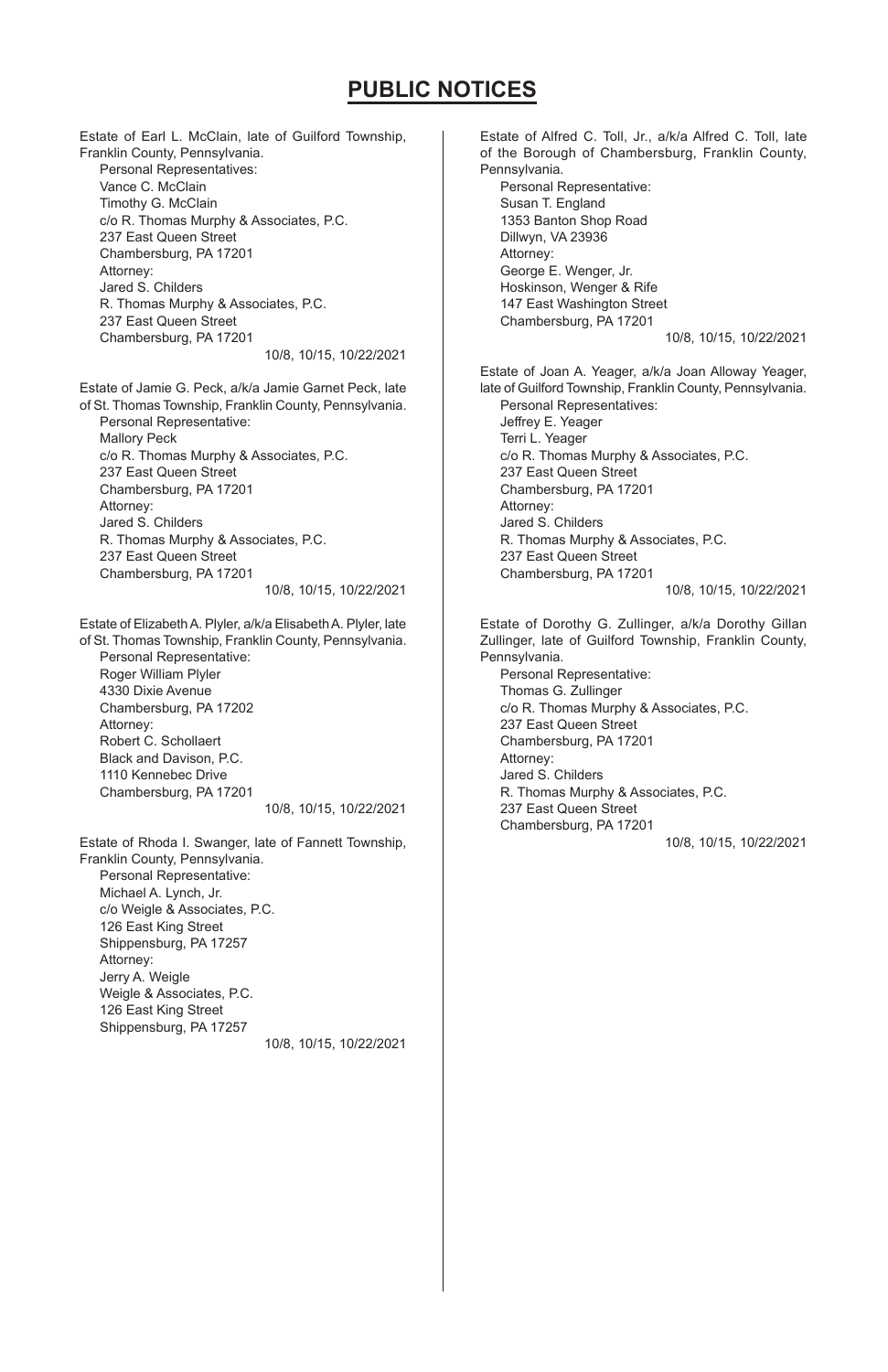## **CHILD CUSTODY**

In re: Complaint for Child Custody filed by Jonathon Sample against D'Lisa J. Duncan for additional custodial rights to the child, J .O.S. year of birth 2011.

To Michael Irvin and all other persons interested:

NOTICE IS HEREBY GIVEN that an Order of said Court authorized the filing and alternative service of said Complaint and fixed October 29, 2021, at 9:00 a.m. as the time in Courtroom No. 2 of the Court of Common Pleas of Franklin County, Pennsylvania, 157 Lincoln Way E. Chambersburg, PA 17201, as the place for a Hearing, when and where Michael hvin and all other persons may show cause, if they have any, why Jonathon Sample should not receive physical custody of the minor child as prayed for.

JOSHUA R. TRAVER, ESQUIRE 2 West High Street Carlisle, PA 17013

10/22/2021

## **LEGAL NOTICE**

IN THE COURT OF COMMON PLEAS CUMBERLAND COUNTY, PENNSYLVANIA

ORPHAN'S COURT DIVISION NO: 73 ADOPTIONS 2021

IN RE: ADOPTION OF R.W. Date of Birth: April 2012

TO: The Unknown Father; Male that had sexual relations with Tiffany Wagner, on or around July of2011

#### **NOTICE**

A petition has been filed asking the Court to put an end to all rights you have to your child, R.W. The Court has set a hearing to consider ending your rights to your child. The hearing will be held in Courtroom No. 7 of the Cumberland County Courthouse, One Courthouse Square, Carlisle, Pennsylvania, on Tuesday, November 2, 2021, at 9:30 a.m. If you do not appear at the hearing, the Court may decide that you are not interested in retaining your rights to your child and your failure to appear may affect the Court's decision on whether to end your rights to your child. You are warned that even if you fail to appear at the scheduled hearing, the hearing will go on without you and your rights to your child may be ended by the Court without you being present. You have a right to be represented at the hearing by a lawyer.

You should take this paper to your lawyer at once. If you do not have a lawyer, or cannot afford one, go to or telephone the office set forth below to find out where you can get legal help.

Cumberland County Bar Association 32 South Bedford Street Carlisle, Pennsylvania 17013 717-249-3166

Lindsay D. Baird, Esquire, Solicitor Cumberland County Children and Youth Services 10/22/2021

## **ORPHANS' COURT NOTICE**

IN THE COURT OF COMMON PLEAS OF THE 39™ JUDICIAL DISTRICT OF FRANKLIN COUNTY, PENNSYLVANIA- ORPHANS' COURT DIVISION

The following list of Executors, Administrators and Guardian Accounts, Proposed Schedules of Distribution and Notice to Creditors and Reasons why Distribution cannot be Proposed will be presented to the Court of Common Pleas of Franklin County, Pennsylvania, Orphans Court Division for CONFIRMATION: November 4, 2021.

HAWBAKER: First and Final Account of proposed distributions and notice to creditors of Joseph L. Hawbaker Jr., Personal Representative of the Estate of Joseph L. Hawbaker Sr., a/k/a Joseph L. Hawbaker, a/k/a Joseph Lee Hawbaker late of Montgomery Township, Franklin County, Pennsylvania, deceased.

HELMAN: First and Final Account of proposed distributions and notice to creditors of Cheryl Alleman, Executrix of the Estate of Darlene K. Helman, late of Greene Township, Franklin County, Pennsylvania, deceased.

JONES: First and Final Account of proposed distributions and notice to creditors of Steven L. Jones, Executor of the Estate of Janet E. Jones, late of St. Thomas Township, Franklin County, Pennsylvania, deceased.

WINGERT: First and Final Account of proposed distributions and notice to creditors of Kristen M. Wingert, Administratrix of the Estate of Timothy L. Wingert, late of the Borough of Chambersburg, Franklin County, Pennsylvania, deceased.

Todd A. Rock Clerk, Orphans' Court Division

10/22, 10/29/2021

## **SHERIFF'S SALE NOVEMBER 12, 2021**

By virtue of certain Writs of Execution, issued out of the Court of Common Pleas of Franklin County, Pennsylvania, and to me directed, I will expose at public sale to be hosted by BID4ASSETS.COM. For more information, please visit www.bid4assets.com/ franklincountypasheriffsales. All parties in interest and claimants are hereby notified that a schedule of distribution will be filed by the Sheriff no later than DECEMBER 10, 2021 and that distribution will be made in accordance with said schedule unless exceptions are filed thereto within ten (10) days thereafter. Sheriff Dane M. Anthony

#### **No. 2015-4659 U.S. BANK NATIONAL ASSOCIATION, TRUSTEE VS**

#### **DANIEL J BAER**

PROPERTY ADDRESS: 162 South Carlisle Street, Greencastle, PA 17225

UPI / TAX PARCEL NUMBER: 08-2B36.-026.-000000 ALL the following described real estate lying and being situate in the Borough of Greencastle, Franklin County, Pennsylvania.  $\mathcal{L}_\text{max}$  and  $\mathcal{L}_\text{max}$  and  $\mathcal{L}_\text{max}$